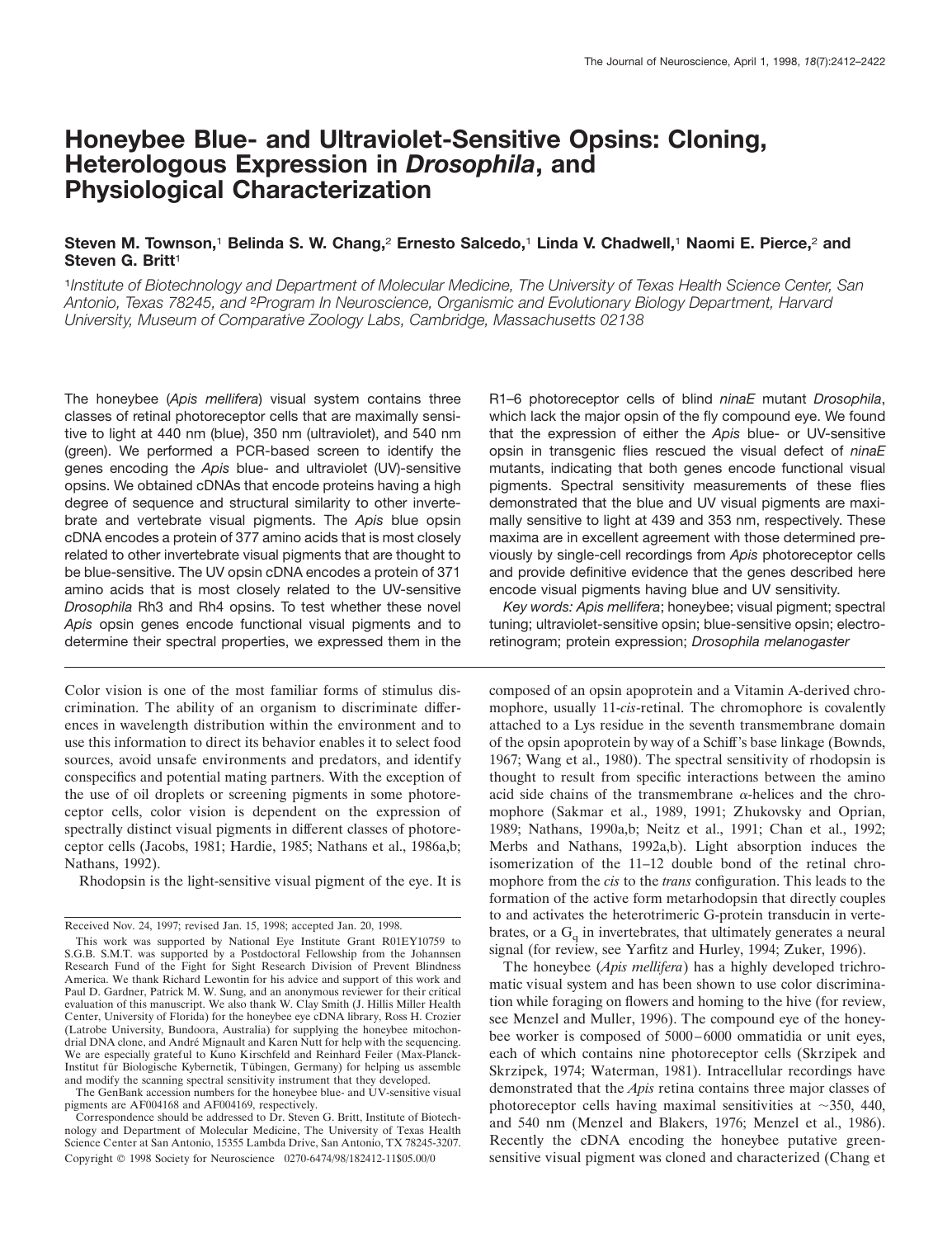al., 1996). The spectral sensitivity of the gene product was inferred from its sequence similarity to other long-wavelength rhodopsins. Similarly, a putative bee UV opsin gene was recently identified (Bellingham et al., 1997), although, as we will demonstrate below, this gene actually encodes the blue-sensitive bee opsin. Because honeybees have been extensively studied as a model system for insect color vision and are known to express visual pigments with unique spectral and photochemical properties (Bertrand et al., 1979; Muri and Jones, 1983; Menzel, 1989), the cloning and characterization of the remaining opsin genes from this organism would contribute to our understanding of the relationship between visual pigment structure and spectral sensitivity, in an animal the behavior of which is well known.

## **MATERIALS AND METHODS**

*Cloning of the honeybee blue- and UV-sensitive opsin genes.* Total RNA was isolated from *Apis mellifera* heads, using a Trizol preparation (Life Technologies, Gaithersburg, MD), and then converted to first strand cDNA (Superscript reverse transcriptase; Life Technologies). Opsin-like sequences were amplified by PCR using degenerate primers directed against conserved regions of invertebrate visual pigments, as described previously (Chang et al., 1996). PCR products were directly cloned into the PCR II vector (Invitrogen, San Diego, CA), and inserts of the appropriate size were sequenced (Chang et al., 1996). Inserts from clones that showed a high similarity at the amino acid level to previously cloned invertebrate opsins were used as probes to perform an initial screen of  $500,000$  clones of a bee eye cDNA library in the  $\lambda$ gt22A vector (Stratagene, La Jolla, CA). Hybridization with a random-primed probe (Amersham, Arlington Heights, IL) was performed at 55 or 60°C overnight in hybridization buffer (Church and Gilbert, 1984). The filters were washed twice rapidly at room temperature in  $6 \times$  SSC and 0.1% SDS, followed by two 10 min washes at 55 or 60°C with the same buffer. To purify positive plaques, we performed additional screens using the same probe and conditions. The sizes of the cDNA inserts were determined by PCR with the  $\lambda$ gt11 forward and reverse primers using phage eluted from single plugs in suspension media (50 mm Tris-HCl, pH 7.5, 100 mm NaCl, 20  $mm MgCl<sub>2</sub>$ , and  $0.01\%$  gelatin) as the template. Phage DNA was purified from 50 ml of culture (Qiagen, Hilden, Germany), and the cDNAs were subcloned into pBluescript II  $KS(-)$  (Stratagene). cDNAs were fully sequenced twice on both strands using the dideoxy chain-termination technique (Sequenase-Amersham).

*Northern analysis.* For each sample, 5  $\mu$ g of poly(A<sup>+</sup>) RNA was fractionated in an agarose formaldehyde gel. The gel was transferred to a nylon membrane and treated as described previously (Chou et al., 1996). The full-length blue and UV opsin cDNAs were used as probes, and the filters were also probed with a 460 bp *Bcl*I mitochondrial DNA (mtDNA) fragment of the cytochrome oxidase subunit I gene as a loading control (Crozier et al., 1989). The membranes were exposed to film or analyzed with a Molecular Dynamics 425S PhosphorImager (Sunnyvale, CA).

*Ectopic expression of the honeybee blue and UV opsins.* For the ectopic expression of the honeybee visual pigments in the R1–6 photoreceptor cells of the *Drosophila* retina, the *Apis* cDNAs were cloned into an expression cassette containing the *Drosophila ninaE* promoter and 3'untranslated sequences. Specifically, the expression cassette contained 2.5 kb of promoter sequences, 33 bp of the  $5'$ -untranslated region, a short polylinker, and 650 bp from the 3'-end that includes the *ninaE* polyadenylation signal (Zuker et al., 1985). For the expression of the honeybee blue opsin, a 1.3 kb *Ssp*I to *Eco*R V fragment containing the complete open reading frame was inserted into the expression cassette. For the honeybee UV opsin, a 1.1 kb *Eco*R V to *Not*I (introduced by PCR) fragment containing the complete open reading frame and 46 bp 3' to the stop codon was inserted into the expression cassette. In both cases the endogenous *Apis* polyadenylation signals were deleted. The structures of the constructs were confirmed by restriction endonuclease analysis, and the nucleotide sequence of the fragment junctions and any regions derived from PCR were also confirmed.

The blue and UV opsin gene expression constructs were subcloned into the *SacI* and *XhoI* sites of the y<sup>+</sup>-marked P-element vector "C4" and were injected into *y w; sr ninaE*<sup>17</sup> mutant embryos, as described previously (Chou et al., 1996). Multiple independent P-element-mediated germline transformants were obtained using standard techniques (Karess

and Rubin, 1984). Five homozygous lines containing  $P/Rh1 +$  bee blue] on the X (line 74), second (lines 175 and 192), and third (lines 86 and 166) chromosomes were retained. Six lines of flies that contained *P[Rh1* 1 *bee UV]* on the X (line 16), second (lines 130 and 162), and third (lines 16, 89, and 90) chromosomes were also retained. All fly strains were maintained in humidified incubators on 12 hr light/dark cycles on standard cornmeal, molasses, yeast extract, and agar media. Genetic nomenclature used in the text is as indicated (Lindsley and Zimm, 1992; FlyBase, 1997).

*Electrophysiology.* Electroretinogram recordings were performed on immobilized white-eyed (*w*) flies, using electrodes filled with normal saline  $(0.9\% \text{ NaCl}, \text{w/v})$  as described previously (Chou et al., 1996). Interference bandpass filters were used to select specific wavelength ranges for light stimulation [Oriel Corporation, Stratford, CT; filter 53400 (350 nm), 53815 (430 nm), and 53845 (470 nm)]. Light intensity was measured for different combinations of bandpass and neutral density filters using a calibrated silicon photodiode (EG&G Gamma Scientific, San Diego, CA; model 550).

Spectral sensitivity measurements were performed using the voltageclamp method of Franceschini (Franceschini, 1979, 1984). We used a modification of a spectral scanning instrument developed by Kirschfeld and Feiler (described in Kirschfeld et al., 1988) in which the area of the ERG signal was "clamped" to a criterion response by adjusting the light intensity, while the wavelength of stimulating light was varied. The fly was completely immobilized in a humidified chamber that was optically and electrically isolated. The electroretinogram in response to a flickering stimulus (10 Hz) was recorded with electrodes placed at the surface of both eyes. The fly was positioned so that only one eye received the light stimulus. The placement of the ground electrode on the opposing (unstimulated) eye served to round the electrical response, producing a signal that lacked on and off transients. The light source was a 75 W xenon arc lamp with a stabilized DC power supply (Leitz/Leica, Wetzlar/ Nussloch, Germany). The intensity of the stimulating light was varied by positioning (incrementally rotating) a quartz neutral density (radial) wedge filter [optical density (OD), 0-3] in the stimulating-beam path. The optical density of the filter (at the multiple wavelengths tested) was linear with respect to position, and these calibration data were used to determine the attenuation factor.

During an experiment, as the monochromator (an Oriel 1/4 meter VIS-NIR; model 77202 with 77233 grating having 1200 lines/mm) was stepped through a scan, a computer program integrated the area of the ERG response to three pulses of light (during 0.3 sec), compared this with a setpoint, and adjusted the position of the neutral density filter to compensate for the error. A set point was selected that would allow a scan to be performed within the linear range of the neutral density wheel and that was at sufficiently low light intensity that the response of the fly was ;5 mV. This allowed the usage of light levels that were well above threshold but below the level of adaptation. Measurements were started by scanning from 300 to 600 nm, pausing briefly to allow the computer to reestablish the setpoint, and then returning to 300 nm, using a scan rate of 0.5–1 nm/sec.

During operation, the setpoint was maintained using a proportionalintegral-derivative (PID) algorithm (Corripio, 1990). The value of the setpoint, proportional, integral, and derivative bands were determined empirically and adjusted to produce reproducible forward and reverse scans, with a minimum of hysteresis. The area of the ERG response, the wavelength of light, and the position of the neutral density filter were captured on-line. The instrument was controlled, and data were acquired, by a Power Macintosh computer (Apple Computer, Inc., Cupertino, CA) equipped with a National Instruments (Austin, TX) PCI-MIO-16XE-50 multi-function input/output board running LabView software.

Spectral sensitivity (SS) was defined as the reciprocal of the photon flux required to produce a criterion response (maintain the setpoint), taking into account the intensity and wavelength of simulating light [i.e.,  $SS \propto 1/(light$  intensity  $\times$  wavelength)]. Sensitivity data were normalized to a relative sensitivity of 1.0 at the wavelength of maximal sensitivity. The intensity of the stimulating light at each wavelength was calculated based on a reference scan of the lamp, using a calibrated silicon photodiode (EG&G Gamma Scientific; model 550) attenuated by the optical density of the neutral density wheel at the specific position used during an individual scan. The monochromator was calibrated using an Oriel 6025 Hg (Ar) calibration lamp with spectral lines at 312.6, 365.0, 404.7, 435.8, 546.7, 577.0, and 579.1 nm. Monochromator error was within the level of resolution of the instrument, over the wavelength range from 300 to 600 nm ( $\pm$  1.0 nm at a slit width of 280  $\mu$ m).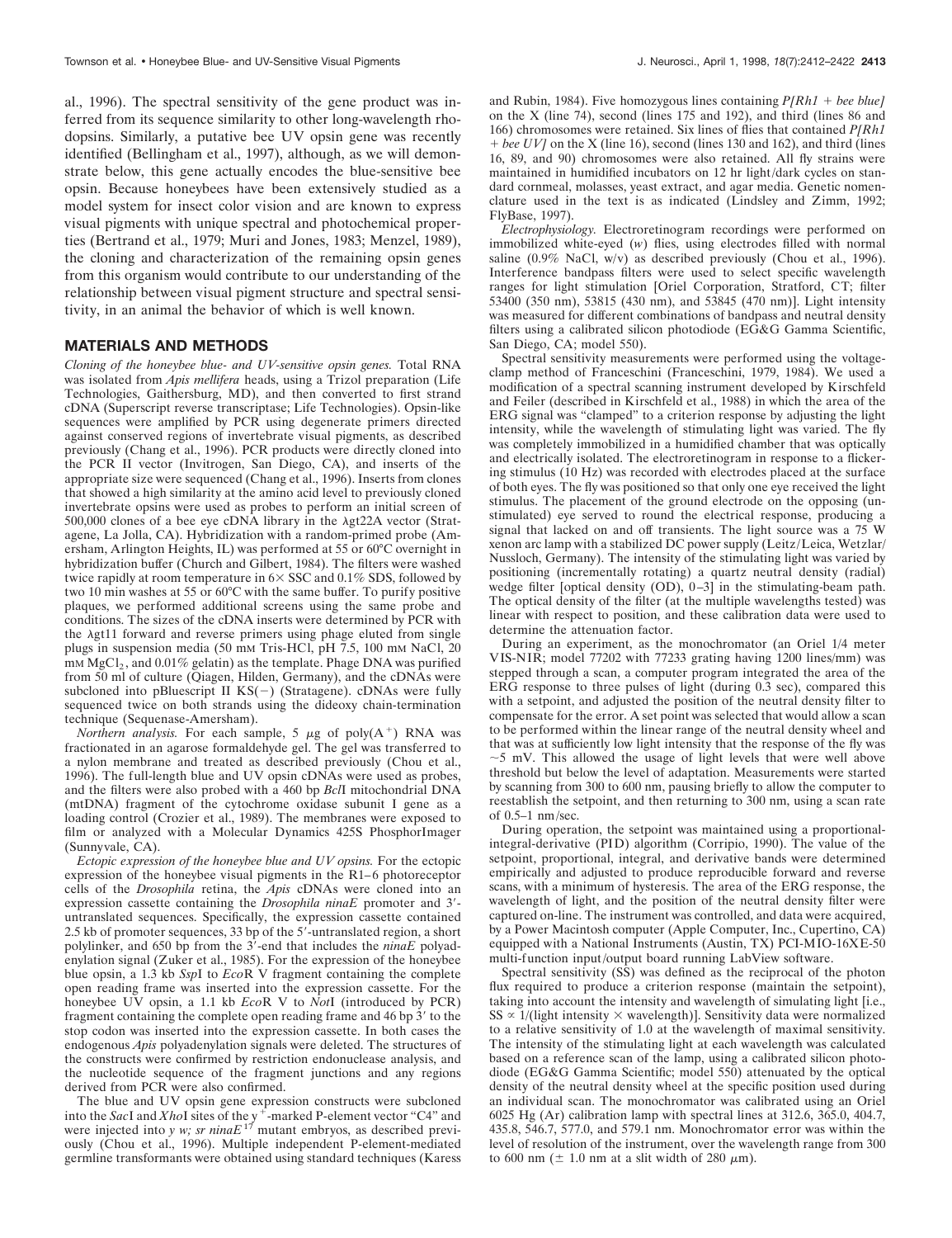#### **RESULTS**

#### **Isolation of two novel** *Apis* **opsin genes**

To isolate novel opsin genes from the honeybee *Apis mellifera*, we performed a reverse transcription-PCR (RT-PCR) screen of *Apis* head first-strand cDNA using degenerate oligonucleotide primers recognizing conserved regions of the known invertebrate opsins. Sequencing of these amplified transcripts led to the identification of two products that had a high degree of sequence similarity to other invertebrate opsins. One of the products, a 606 bp fragment, was designated the bee blue opsin fragment, and the other, a 310 bp fragment, was designated the bee UV opsin fragment. These fragments were used to screen an *Apis mellifera* eye cDNA library at moderate stringency to obtain full-length cDNA clones. Nine positive plaques that strongly hybridized to the bee blue probe and thirty-one positive plaques that hybridized to the bee UV probe were identified and purified. The three longest clones for each opsin were subcloned, and their  $3'$ - and  $5'$ -ends were sequenced. One blue opsin cDNA (blue 1–1a) and one UV opsin cDNA (UV 7–1) were completely characterized.

The nucleotide and deduced amino acid sequences of the *Apis mellifera* blue- and UV-sensitive opsins are shown in Figure 1, *left* and *right*, respectively. The cloned cDNAs for the bee blue and UV opsins are 1757 and 1448 bp in length, respectively. Both cDNAs contain a single major open reading frame that encodes a protein of 377 amino acids [molecular weight  $(MW) = 43$  kDa] or 371 amino acids  $(M = 41$  kDa) for the blue and UV opsins, respectively. The putative translation initiation sequence at the first Met for each gene differs from the CC(A/G)CCAUGG consensus but maintains a CG at  $-4$  and  $-3$  nucleotides from the AUG for the UV opsin and maintains a CCG from  $-5$  to  $-3$ nucleotides for the blue opsin gene (Kozak, 1991). The blue opsin  $cDNA$  contained 377 bp of 5'-untranslated region with an inframe stop codon 48 bp  $5'$  to the first AUG and 236 bp of  $3'$ -untranslated sequence. The  $5'$ - and  $3'$ -untranslated regions of the UV cDNA were 36 and 280 bp long, respectively. There were no in- or out-of-frame stop codons in the 5'-untranslated region of the UV cDNA, and no additional 5'-sequence was obtained for this gene using  $5'$ -RACE (data not shown). The bee blue and UV opsin genes are transcribed as 2.2 and 1.7 kb mRNAs, respectively (Fig. 2). These transcripts are present in the heads but not in the bodies of *Apis* adults, as would be expected for the expression pattern of a visual pigment.

## **Similarity between the blue- and UV-sensitive honeybee opsins and other invertebrate visual pigments**

Comparison of the deduced amino acid sequences of these clones demonstrated that they have a high degree of sequence similarity to previously identified invertebrate opsins. In addition, a search of the databases revealed that the gene that we have designated as the bee blue opsin was recently identified independently by another group as the UV-sensitive visual pigment (Bellingham et al., 1997; GenBank accession number U70841). The gene that we have cloned contains an additional 137 bp of 5'-untranslated region and is  $\sim$ 99% identical to the previously cloned gene at the nucleotide level. The nucleotide differences (based on our numbering scheme) between our sequence and the recently reported one are 218 C/T, 398 T/C, 505 A/G, 722 C/A, 1052 C/T, 1070 T/A, 1226 A/G, 1298 T/C, and 1598 T/C. These sequence differences may result from PCR errors, sequencing errors, or polymorphisms between the honeybee populations of the United Kingdom and the United States. Only one of these differences

(505 A/G) results in an amino acid substitution (43 His/Arg). In addition, four bases (nucleotides 1623–1626) are absent from the 3'-untranslated region of the previously cloned gene.

Amino acid sequence comparison (Higgins and Sharp, 1989) and alignment of the bee blue and UV opsins revealed that they are closely related to other known arthropod opsins and are most similar to those pigments thought to have similar spectral sensitivities. The bee blue opsin is 59% similar to the locust 2 opsin (Towner et al., 1997), 48% similar to *D. melanogaster* Rh5 (Chou et al., 1996; Papatsenko et al., 1997), and only 32% similar to either the bee long-wavelength opsin (Chang et al., 1996) or the recently cloned *D. melanogaster* Rh6 opsin (Huber et al., 1997). As shown in the phylogenetic tree in Figure 3 (see figure legend for methods), the members of this group of "blue"-sensitive pigments are more closely related to each other than they are to the next most closely related group of pigments, the UV-sensitive opsins. Although there is some evidence based on the expression pattern of the *Drosophila* Rh5 opsin and physiological analyses of larger flies (*Calliphora* and *Musca*) that Rh5 encodes a visual pigment having a maximal sensitivity near 440 nm (Smola and Meffert, 1979; Hardie and Kirschfeld, 1983; Chou et al., 1996; Papatsenko et al., 1997), none of the cloned blue-sensitive visual pigments have been expressed and directly characterized.

The bee UV opsin falls into a second group of visual pigments in the phylogenetic tree (Fig. 3). It is most closely related to the *Drosophila* UV-sensitive opsins and is 64 and 55% similar to *D.* melanogaster Rh3 (Fryxell and Meyerowitz, 1987; Zuker et al., 1987) and Rh4 (Montell et al., 1987), respectively, but only 35% similar to the bee putative long-wavelength opsin (Chang et al., 1996). Thus, as a close relative to the *Drosophila* pigments that have been physiologically characterized and shown to encode UV-sensitive pigments (Feiler et al., 1992), the bee UV opsin is also likely to encode a UV-sensitive visual pigment. It must be noted, however, that single amino acid changes between various opsins have been shown to have dramatic effects on both their spectral sensitivity and function (Sakmar et al., 1989; Zhukovsky and Oprian, 1989; Nathans, 1990b; Imai et al., 1997).

In addition to the global similarities between the *Apis* blue and UV opsins and other invertebrate visual pigments, these two proteins have distinct structural features and conserved amino acids that are characteristic of invertebrate visual pigments and opsins in general. Hydropathy analysis of the two opsins indicated the presence of seven hydrophobic regions (data not shown) that are capable of forming  $\alpha$ -helical transmembrane domains with an extracellular N terminal and cytoplasmic C terminal (noted in Figs. 1, 4) (Kyte and Doolittle, 1982; Baldwin, 1993; Schertler et al., 1993). Both opsins contain a Lys in the seventh transmembrane domain (Lys <sup>326</sup> for the blue rhodopsin and Lys <sup>318</sup> for the UV rhodopsin) that is strictly conserved in all opsins. Studies in bovine rhodopsin have shown that this Lys is the site of attachment of the retinal chromophore to the apoprotein via a Schiff's base linkage (Bownds, 1967; Wang et al., 1980). Vertebrate opsins (site 113 in bovine rhodopsin) have a conserved Glu found in helix III that serves as a counterion to the protonated Schiff's base (Sakmar et al., 1989; Zhukovsky and Oprian, 1989; Nathans, 1990b). The corresponding position in the *Apis* blue opsin is occupied by a Tyr residue (Tyr  $^{132}$ ) and in the UV opsin by a Phe (Phe  $124$ ). Interestingly, both of the UV pigments that have been functionally expressed and characterized (*Drosophila* Rh3 and Rh4; see Fig. 4 for site) have a Phe at this position (as does the *Apis* UV), whereas the visible-sensitive opsins that have been similarly characterized (*Drosophila* Rh1 and Rh2, amino acids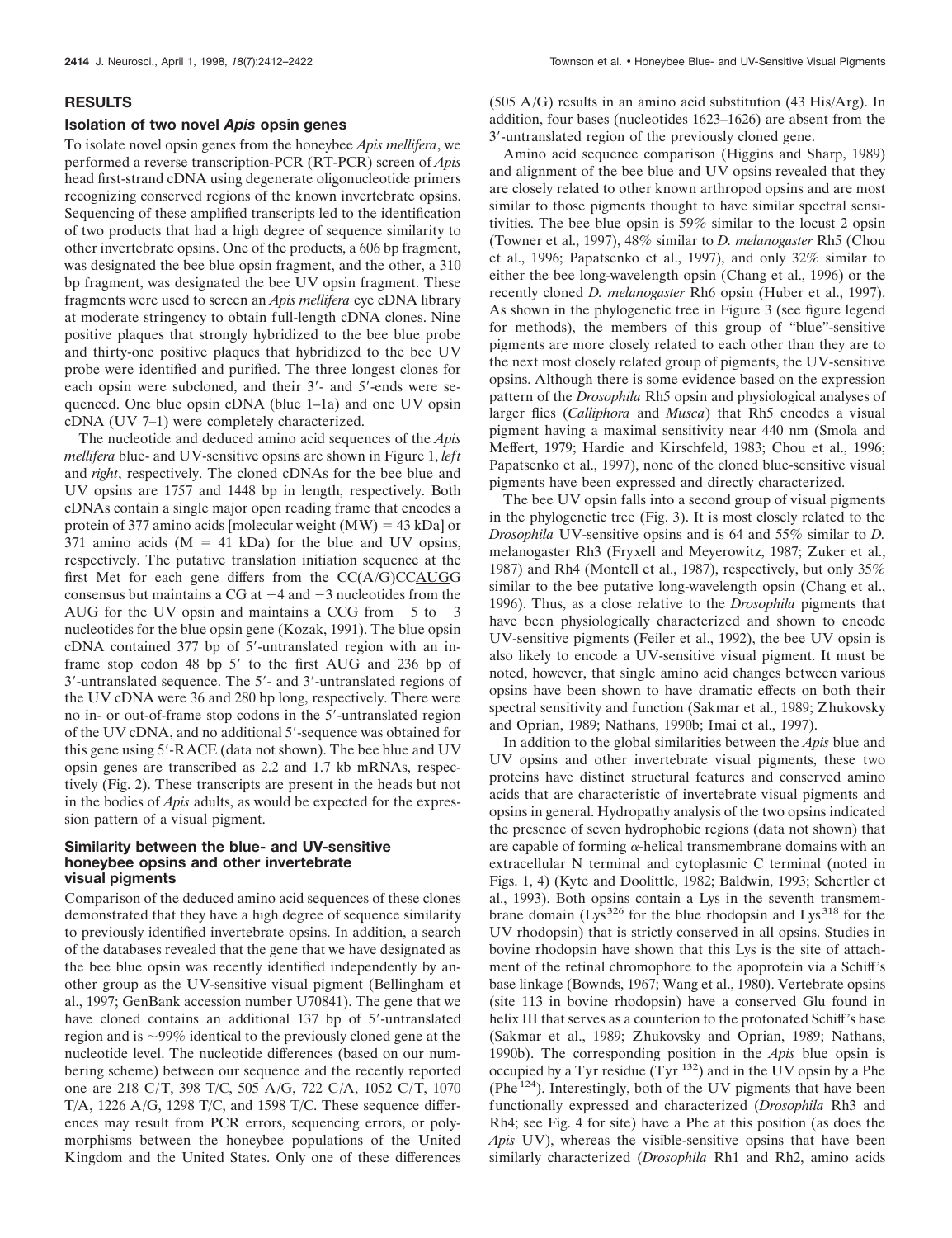| ccacgcgtccgaacgtatccacgaccctctcatca<br>gttgtccaaactctttacccttctcccgtattgttgtcttcgtatctctctgtctctgtc<br>tctttcttccttccttccttccttcctcccttctctcctccctccctccttcctttccg<br>cgatcccgcataccgatcgtaaagactttgaaccgtgccgggATGTTATTGCATAATAAG<br>M L L H <mark>N K</mark> | 35<br>95<br>155<br>215<br>275<br>335<br>395<br>6 | caaggagaa                                                                                                           |
|----------------------------------------------------------------------------------------------------------------------------------------------------------------------------------------------------------------------------------------------------------------|--------------------------------------------------|---------------------------------------------------------------------------------------------------------------------|
| ICTCGCCGGTAAAGCGTTGGCTTTCATCGCCGAGGAAGGATATGTCCCGTCGATGCGA<br>EN LAGKAL AFIA E E GYVPS MR                                                                                                                                                                      | 455<br>26                                        | ggggggtgcgcaaacggagttatcgagATGTCCAACGACAGTATTCATTGGGAAGCGAGA<br>M S N D S I H W E A R                               |
| GAAAAATTTTTGGGATGGAACGTACCGCCGGAGTATTCGGATCTTGTGCATCCCCATTGG<br>EKFLGWNVPPEYSDLVHPPHW                                                                                                                                                                          | 515<br>46                                        | Y L P A G P P R L L G W N V P A E E L I                                                                             |
| AGAGCATTCCCAGCACCTGGAAAACATTTTCACATCGGACTCGCGATCATCTATTCGATG<br>R A F P A P G K H F <u>H I G L A I I Y S M</u><br>TM I H I G L A I I Y S M                                                                                                                     | 575<br>66                                        |                                                                                                                     |
| CTGCTAATAATGTCTCTCGTAGGCAATTGCTGCGTCATATGGATATTCAGCACATCAAAA 635<br><u>LLLIMSLVGNCCVIWI</u> FSTSK 86<br>I1                                                                                                                                                     |                                                  | GCCCTTTTATATATCCTTTTTACTTTTCTTGCTTTACTCGGAAATGGTTTAGTAATATGG<br>A L L Y I L F T F L A L L G N G L V I W             |
| TCACTGAGGACCCCATCGAACATGTTCATAGTCAGCCTGGCGATATTCGATATAATAATG<br>S L R T P S N M F L V S L A L F D I I M<br>$TM 2 -$                                                                                                                                            | 695<br>106                                       | I F C A A K S L R T P S N M F V V N L A<br>TM 2                                                                     |
| GCTTTTGAAATGCCAATGCTCGTGATCAGCAGTTTTATGGAACGTATGATTGGCTGGGAA<br>A F E M P M L V I S S F M E R M I G W E                                                                                                                                                        | 755<br>126                                       | ATTTGTGACTTCTTTATGATGATCAAGACACCTATTTTTATATACAATTCCTTTAATACT<br><u>I C D F F M M I K T P I F I Y N</u> S F N T      |
| ATCGGATGCGATGTCTATTCGGTGTTTGGCTCGATTTCTGGCATGGGACAAGCTATGACC<br>I G C D V Y S V F G S I S G M G Q A M T                                                                                                                                                        | 815<br>146                                       | GGTTTTGCTTTGGGAAACTTAGGATGTCAAATATTTGCAGTTATTGGTTCTTTAACTGGA<br>G F A L G N L G <u>C Q I F A V I G S L T G</u>      |
| TM <sub>3</sub>                                                                                                                                                                                                                                                | 875<br>166                                       |                                                                                                                     |
| AACTCGAAACAAGCCGCGGTAATCATCGCTITCACGTGTTTGGGTGACACCGTTCACT<br>N S K Q A A V I I A F T W F W V T P F T<br>TM 4 A V I I A F T W F W V T P F T                                                                                                                    | 935<br>186                                       | P L D G K L S R G Q V I L F I V L I W T<br>[2 TM 4                                                                  |
| GTTTTACCGCTACTAAAAGTTTGGGGCCGATACACTACCGAGGGCTTTCTCACCACTTGT<br>V L P L L K V W G R Y T T E G F L T T C                                                                                                                                                        | 995<br>206                                       | TATACCATACCATGGGCACTAATGCCTGTGATGGGAGTATGGGGACGTTTTGTACCAGAA<br><u>Y T I P W A L M P V M G</u> V W G R F V P E      |
| TCGTTCGATTTCCTTACGGACGACGAGGATACGAAGGTCTTCGTCACGTGTATTTTCATT<br>SFDFLTDDEDTKVFV <mark>TCIF</mark><br>$TM$ 5                                                                                                                                                    | 1055<br>226                                      | GGCTTTCTTACCAGTTGTTCTTTCGATTATCTGACTGACACTAATGAAATACGAATTTTT<br>GFLTSCSFDYLTDTNEIRIF<br>E2                          |
| TGGGCTTACGTGATTCCTCTCATCTTTATCATATTATTTTATTCTCGATTGCTCAGCTCT<br>WAYVIPLIFILLFYSRLLSS                                                                                                                                                                           | 1115<br>246                                      | GTTGCTACTATATTTACTTTCTCCTATTGCATTCCAATGATACTTATAATCTATTACTAT<br>VATIFTFSYCIPMILIIYY<br>╼                            |
| ATTCGCAATCACGAAAAAATGCTACGAGAG <u>CAGGCAAAGAAAATGAACGTG</u> AAGTCATTA<br>IRN HEKMLRE <mark>GAKKMNV</mark> KSL                                                                                                                                                  | 1175<br>266                                      | AGTCAAATTGTCAGTCATGTCGTAAATCATGAGAAAGCACTTCGAGAACAGGCAAAGAAA<br>SQLVSHVVNHEKALREQAKK                                |
| 13<br>GTATCGAATCAAGACAAGGAGAGAAGCGCCGAAGTGAGAATCGCAAAAGTAGCATTTACC<br>V S N Q D K E R S A E V R I A K <u>V A F</u><br>TM 6                                                                                                                                     | 1235<br>286                                      | <u>\TGAACGTC</u> GACAGTTTACGAAGTAATGCGAATACAAGTTCTCAAAGTGCTGAAATTCGT<br>M N V D S L R S N A N T S S O S A E I R     |
| ATCTTTTTCCTTTTCCTTCTAGCTTGGACACCGTACGCAACCGTTGCTTTGATAGGCGTA<br>I F F L F L L A W T P Y A T V A L I G V                                                                                                                                                        | 1295<br>306                                      | ATAGCAAAGGCTGCCATCACAATTTGCTTCTTATATGTTCTTTCATGGACTCCATATGGC<br>I A K A A I T I C F L Y V L S W T P Y G             |
| TATGGCAATCGGGAACTTTTAACGCCTGTATCCACAATGTTACCTGCTGTATTCGCCAAA<br>Y G N R E L L T P V S T M L P A V F A K<br>E3 TM 7                                                                                                                                             | 1355<br>326                                      | GTGATGTCAATGATTGGTGCATTTGGTAATAAAGCACTTTTAACACCTGGTGTTACAATG<br><u>MSMIGA</u> FGNKALLTP <u>GVTM</u><br>E3 TM7<br>E3 |
| T V S C I D P W I Y A I N H P R Y R Q E                                                                                                                                                                                                                        | 1415<br>346                                      | ATACCIGCATGTACATGTAAAGCTGTTGCTTGTTTGGATCCATATGTATATGCTATAAGT<br><u>I P A C T C K A V A C L D P Y V Y A I S</u>      |
| TTACAAAAACGATGCAAATGGATGGGCATTCACGAGCCGGAAACGACTTCTGACGCTACA                                                                                                                                                                                                   | 1475<br>366                                      | CATCCCAAATATAGATTAGAACTACAGAAACGACTACCATGGCTAGAATTACAAGAAAAA<br>H P K Y R L E L Q K R L P W L E L Q E K             |
| Q K R C K W M G I H E P E T T S D A T<br>TCTGCCCAAACTGAGAAAATCAAAACAGACGAATAAatcgaacgttctaaaccttgatgc<br>S A Q T E K I K I D E                                                                                                                                 | 1535<br>377                                      | CCAATATCTGATTCGACAAGCACTACAACTGAGACAGTAAATACACCACCGGCCTCGAGC                                                        |
| gcttatataggttgttttttcggtatttgatcgagatcgcacctaaaaggagaagtgcaa                                                                                                                                                                                                   | 1595                                             | TAAattttaattgaaactgtttttcgaaaacaaagaataggattgtgttcggcttttgtt                                                        |
| ccttgattttgcgtttttttgatcttatatc <u>aataaatattaaa</u> atttaagattttatgt                                                                                                                                                                                          | 1655                                             | cgactattttattttcattcc <u>attaaa</u> aatatgcagttcttgtatagtgaaaat <u>aataaa</u>                                       |
| aatgtgaaattgtataaaaatacaatcgtagcacggataataacgattgtactcttatta                                                                                                                                                                                                   | 1715                                             | ttatttgtattattaataatttgcatgtacataaatattatataaatatttactatatat                                                        |
|                                                                                                                                                                                                                                                                | 1757                                             |                                                                                                                     |

*Figure 1.* Nucleotide sequences and deduced amino acid sequences of the *Apis* blue-sensitive (*left*) and UV-sensitive (*right*) opsins. Nucleotides are numbered in the 5'- to 3'-direction. The deduced amino acid sequences are shown below the nucleotide sequences in *single letter code*. A single major open reading frame of 1131 bp is present in the blue opsin cDNA encoding a protein of 377 amino acids. The UV opsin major open reading frame is 1113 bp long and encodes a protein of 371 amino acids. Seven potential transmembrane (*TM*) domains are *underlined* (Kyte and Doolittle, 1982). The stop codons in the 5'-untranslated region and the putative polyadenylation signals upstream of the polymeric dA tract in the 3'-untranslated region are also *underlined* (*thick lines*). The blue opsin cDNA contains four putative polyadenylation signals beginning at nucleotides 1627, 1634, 1714, and 1726. The AUUAAA polyadenylation signal is the most common variant of the AAUAAA polyadenylation signal (Swimmer and Shenk, 1985). The 3'-untranslated region of the UV cDNA has polyadenylation signals beginning at nucleotides 1231, 1264, and 1417. There are three additional out-of-frame stop codons in the 59-untranslated region of the blue opsin cDNA. Potential sequences for G-protein binding sites, DRY and QAKKMNV, as mentioned in the Results, are indicated by *open boxes*. Potential glycosylation sites in the N terminals are indicated by *shaded boxes*. Possible Ser and Thr phosphorylation sites are indicated by *solid circles*. The intracellular (*I*) and extracellular (*E*) loops are indicated below the amino acid sequence. The original 606 bp blue opsin fragment identified by PCR from nucleotides 627 to 1232 is indicated between the *arrows*. The 310 bp fragment identified by PCR from nucleotide 777 to 1086 for the UV gene is indicated similarly.

 $\mathbf{q}$ 69<br>11 129<br>31 189<br>51

 $\frac{249}{71}$ 

309<br>91

369<br>111

 $429$ 

489  $151$ 

549<br>171

609<br>191

669<br>211

729<br>231

789<br>251

849<br>271

909<br>291

969<br>311

1029<br>331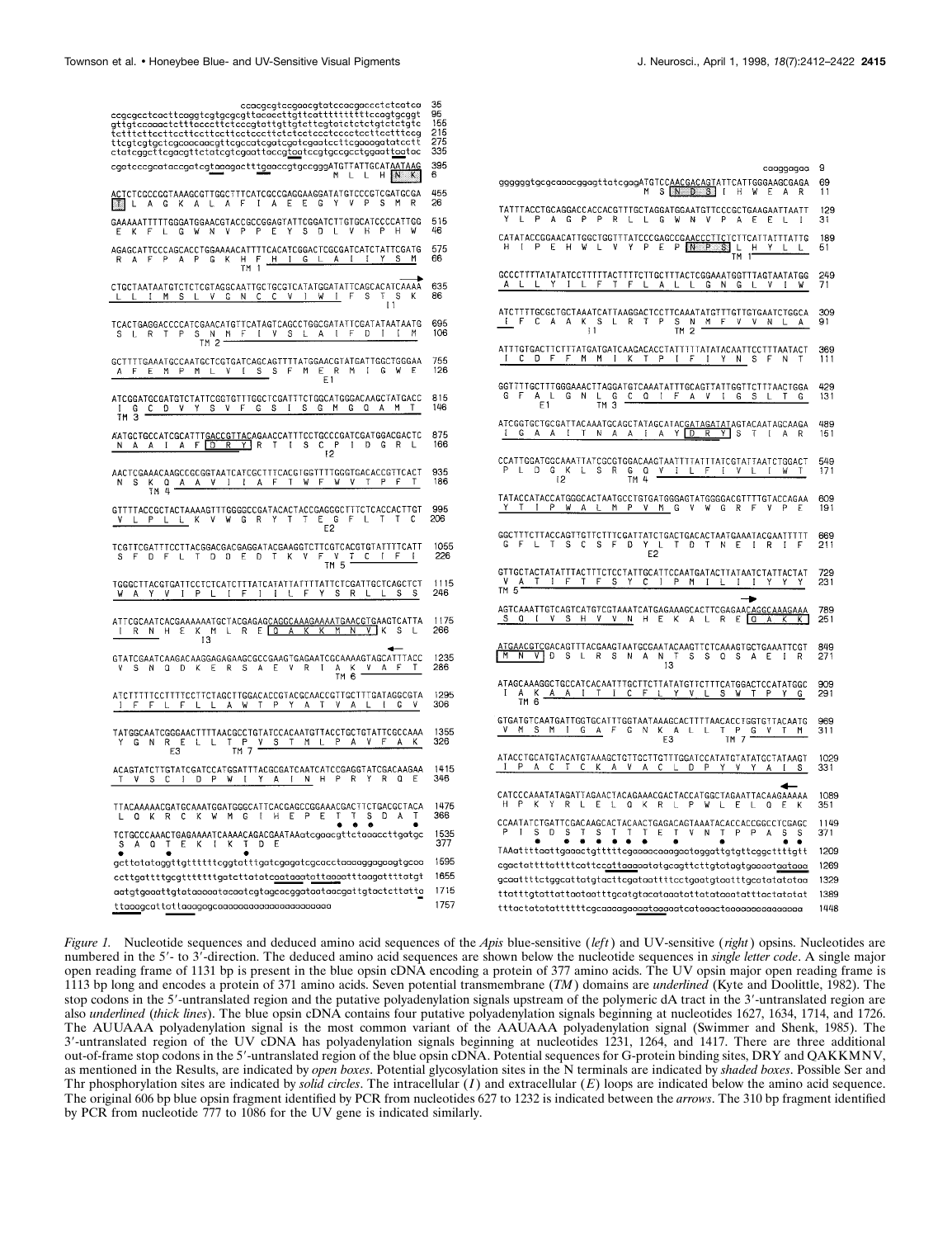

*Figure 2.* Expression of the *Apis* blue- and UV-sensitive opsin genes. Northern analysis using the *Apis* blue 1–1A and UV 7–1 cDNAs as probes revealed that the genes are transcribed as 2.2 and 1.7 kb mRNAs, respectively. These transcripts were present in the heads (*H*) but not in the bodies (*B*) of adult bees. The *lower box* shows the same filter probed with a 460 bp fragment of the honeybee cytochrome C oxidase subunit 1 gene and demonstrates that mRNA is present in the samples prepared from both bee heads and bodies. The size of the polycistronic transcript that contains the control probe sequence is 1.9 kb. Size markers in kb are shown on the *left*.

133 and 126, respectively) have a Tyr at this position (as does the *Apis* blue and green, locust 2, and *Drosophila* Rh5; see Fig. 4 for site) (Feiler et al., 1988, 1992). By analogy with the vertebrate visual pigments, this suggests that the Tyr at this position in the invertebrate visible-sensitive pigments may function as a "counter-ion-like" residue.

The *Apis* blue and UV opsins also contain two conserved Cys (Cys<sup>129</sup> and Cys<sup>206</sup> for the blue and Cys<sup>120</sup> and Cys<sup>197</sup> for the UV opsin) that have been shown to form an essential disulfide bond in bovine rhodopsin (Karnik et al., 1988; Karnik and Khorana, 1990). The C terminals of the blue and UV opsins contain a cluster of Thr and Ser residues that are likely to serve as sites for phosphorylation by rhodopsin kinase (Ohguro et al., 1996). The *Apis* blue and UV opsins also contain potential glycosylation sites at  $\text{Asn}^5$  and  $\text{Asn}^3$  for the blue and UV pigments, respectively. The related fly visual pigments *Calliphora* Rh1 and *Drosophila* Rh1 are both transiently *N*-glycosylated during processing and transport to the rhabdomere (Huber et al., 1990; Colley et al., 1991). A mutation in the consensus site for glycosylation (N-X-S/T) at Asn<sup>20</sup> in the *Drosophila* Rh1 opsin interferes with visual pigment maturation (O'Tousa, 1992). In addition, the first cytoplasmic loop of both the *Apis* blue- and UV-sensitive opsins contains a stretch of highly conserved amino acids (KSLRTPSN), two of which (Leu and Asn, within this sequence) have been shown to be crucial for the maturation of the Rh1 rhodopsin in *Drosophila* (Bentrop et al., 1997).

# **Heterologous expression of the** *Apis* **opsin genes in the R1–6 photoreceptor cells of** *Drosophila*

To demonstrate that the *Apis* blue and UV opsin genes encode functional visual pigments, we expressed these opsins in the R1–6 photoreceptor cells of *Drosophila* under the control of the *ninaE* opsin gene promoter. The R1–6 photoreceptor cells are a suitable environment for the expression of novel opsins because they dominate the physiological and photochemical properties of the compound eye and mediate most behavioral responses that are dependent on visual input (Heisenberg and Wolf, 1984). The expression of opsin genes in these cells has proven to be a powerful experimental system for studying the spectral and physiological properties of novel or modified opsin genes *in vivo* (Feiler et al., 1988, 1992; Britt et al., 1993). In recent experiments, we have also found this system to be useful in the heterologous expression and characterization of other invertebrate opsins (E. Salcedo and S. G. Britt, unpublished observations). We expressed the honeybee opsins in the R1–6 photoreceptor cells of a mutant strain of flies (*ninaE*) in which the gene encoding the opsin normally expressed in these cells has been deleted. Thus, in the transgenic animals, the only opsin expressed in the R1–6 photoreceptor cells is the one encoded by the transgene. In the absence of suitable *in vitro* expression systems for the expression of invertebrate visual pigments, the construction and characterization of transgenic flies represent the only available method to examine directly the biological activity of the newly cloned genes.

To test whether the honeybee opsins are functional when expressed in the fly retina, we examined the electroretinogram of control and transgenic flies. The electroretinogram is an extracellular recording technique used to measure the summed lightinduced electrical response of the eye. White-eyed flies were used in these experiments, because removal of the red pigments of the eye dramatically increases their light sensitivity. As shown in Figure 5 (*top row* of *traces*), white-eyed flies (*w*) respond to a flash of light at each of the tested wavelengths with hyperpolarizing "on" and depolarizing "off" transients, at the onset and cessation of the stimulus, respectively. The on transients of the electroretinogram have been shown to be of laminar origin and are induced only after activation of the R1–6 photoreceptor cells (Heisenberg, 1971; Heisenberg and Wolf, 1984). The white-eyed control flies also have a large depolarizing potential derived from these photoreceptors that is maintained for the duration of the stimulus. The *w; ninaE* host strain (Fig. 5, *second row* of *traces*) has no rhodopsin in the R1–6 photoreceptor cells and therefore does not display on transients in response to light. These flies also display significantly reduced signal amplitudes, the small remaining signal being derived from the R7 and R8 cells that are unaffected by the *ninaE* mutation (Johnson and Pak, 1986). Transgenic flies expressing the honeybee blue opsin in the R1–6 photoreceptor cells (*w*; *ninaE*;  $P[Rh1 + Bee Blue]$ ) display a robust response to light at each of the tested wavelengths, with normal on and off transients and a maintained depolarization with a large amplitude (Fig. 5, *third row* of *traces*). Transgenic flies expressing the honeybee UV opsin in the R1–6 photoreceptor cells (*w; ninaE;*  $P[Rh1 + Bee UV]$  display a normal response to UV light at 350 nm, with on and off transients and a maintained depolarization with a large amplitude (Fig. 5, *fourth row* of *traces*); however these animals are insensitive to light at the other two wavelengths. The ability of both honeybee opsin genes to restore the light response of the *ninaE* host strain at appropriate wavelengths indicates that they encode functional opsins that are fully active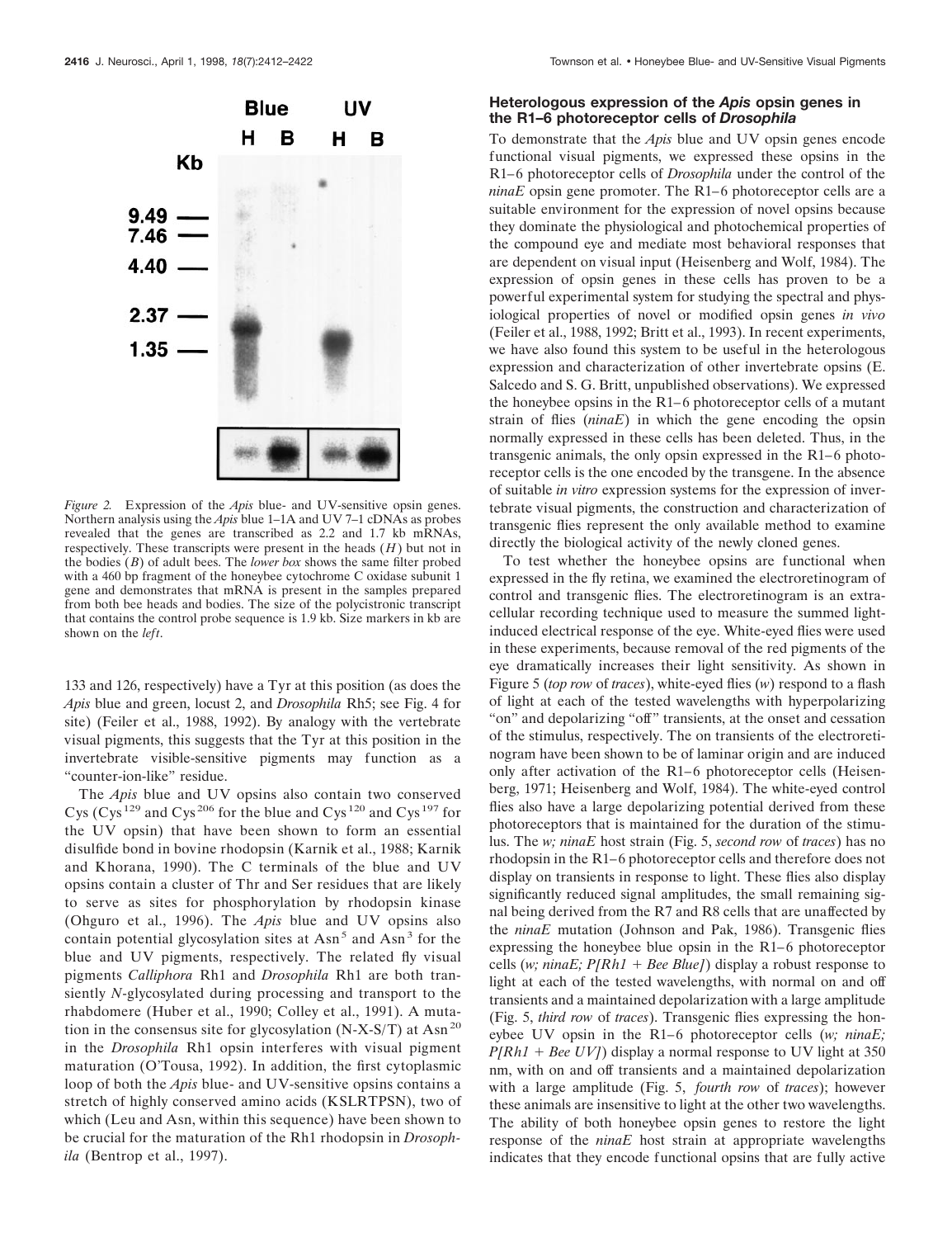

*Figure 3.* Phylogenetic relationships between the *Apis* blue- and UVsensitive opsins and other known visual pigments. The *Apis* blue- and UV-sensitive opsins fall into two different groups that are thought to be sensitive to blue and UV light, respectively. The blue-sensitive group includes the recently identified *Locust 2* and *Drosophila Rh5*, whereas the UV-sensitive group includes the known UV-sensitive *Drosophila Rh3* and *Rh4* pigments. The relative position of the putative *Apis* green-sensitive opsin is indicated with an *arrow*. This tree highlights that, although these pigments have been identified in highly divergent species, they are nonetheless most closely related to visual pigments from other organisms believed to have similar spectral properties. Amino acid sequences were aligned using the program ClustalW (Thompson et al., 1994). The regions of the alignment corresponding to amino acids 27–361 of the bee blue and amino acids 18–353 of the bee UV opsin were used for the analysis. Thirty-four residues of the alignment at the N terminal and 141 residues at the C terminal (including the Pro-rich repeats in the cephalopod opsins) were excluded from the analysis because of possible alignment ambiguities arising from substantial differences in sequence length (although including the terminals in the phylogenetic analysis did not significantly alter tree topology). Two types of phylogenetic analysis were used: maximum parsimony (Swofford, 1991) and neighbor-joining (Saitou and Nei, 1987). Both were performed using PAUP\* 4.0 running on a Power personal computer (test versions kindly provided by D. L. Swofford). Robustness of the results was assessed using bootstrap analysis (Felsenstein, 1985). One hundred bootstrap replications, with five random additions each, were done using unweighted parsimony. One hundred bootstrap replications were done using neighbor-joining, with treebisection reconnection branch swapping to ensure finding the shortest tree. The results of these two analyses were in agreement, although levels of support for particular nodes differed. The tree was rooted using vertebrate opsin sequences (data not shown). Nodes with bootstrap values below 65 for both analyses were collapsed. Bootstrap values are shown *above* each node (parsimony/neighbor-joining). *Abbreviations* and Gen-Bank accession numbers for the sequences used in the construction of the tree are as follows: *Apis mellifera* (*Bee blue*, AF004168; *Bee UV*, AF004169; *Bee green*, U26026); *Camponotus abdominalis* (*Ant 1*, U32502); *Cataglyphis bombycina* (*Ant 2*, U32501); *Drosophila melanogaster* (*Dm Rh1*, P06002; *Dm Rh2*, P08099; *Dm Rh3*, P04950; *Dm Rh4*, P29404; *Dm Rh5*, U67905; *Dm Rh6*, Z86118); *Hemigrapsus sanguineus* (*Crab 1*, D50583; *Crab 2*, D50584); *Limulus polyphemus* (lateral eye opsin *Horse-*

biologically and capable of coupling to the downstream components of the phototransduction cascade within the *Drosophila* R1–6 photoreceptor cells.

Sequences within the second and third intracellular domains of bovine rhodopsin have been shown to be required for G-protein activation (Franke et al., 1988, 1990, 1992). The *Apis* blue and UV opsins contain a DRY sequence at the junction of helix III and the second intracellular loop that is very similar to the ERY sequence found in bovine rhodopsin. This sequence contains a charged pair that is required for transducin activation (Franke et al., 1990, 1992). Although dissimilar from the vertebrate opsins, the sequence QAKKMNV found in the N-terminal half of cytoplasmic loop 3 is very highly conserved among the invertebrate opsins and is located within a region of the protein that in bovine rhodopsin is also required for transducin activation (Franke et al., 1988, 1990, 1992). Given that bovine rhodopsin activates transducin, a G-protein family member that activates cGMP phosphodiesterase, whereas flies and honeybees are both thought to use a  $G_q$  family member that activates phospholipase C, it seems likely that vertebrate and invertebrate sequence differences in these regions may mediate the specificity of G-protein activation (Yarfitz and Hurley, 1994; Zuker, 1996).

## **Spectral sensitivity analyses of transgenic** *Drosophila* **expressing the** *Apis* **blue and UV opsin genes**

To examine in detail the spectral sensitivity of the *Apis* opsins expressed in the *Drosophila* retina, we measured the relative sensitivity of these animals to light from 300 to 600 nm using the voltage-clamp technique of Franceschini (Franceschini, 1979, 1984). As shown in the *upper panel* of Figure 6, white-eyed *Drosophila* have a spectral sensitivity that is characterized by a dual peak of sensitivity. The peak of sensitivity in the visible region with a maximum at 479 nm is attributable to the activation of the Rh1 rhodopsin in the R1–6 photoreceptor cells (Feiler et al., 1988; Britt et al., 1993). The peak of sensitivity in the UV region with a maximum at 352 nm reflects the activation of a sensitizing pigment that absorbs light in the UV and is thought to transfer this energy to and activate the Rh1 rhodopsin (Burkhardt, 1962; Kirschfeld and Franceschini, 1977; Stark et al., 1977; Minke and Kirschfeld, 1979). Examination of the *ninaE* mutant host strain by this method does not yield a reproducible sensitivity profile, because the light response of the mutant strain is too low to consistently meet the criterion of the recording paradigm (see Materials and Methods).

Examination of the flies expressing the *Apis* blue opsin in the *Drosophila* R1–6 cells revealed that these animals have a pronounced peak of sensitivity in the blue region with a maximum at 439 nm (Fig. 6, *middle panel*). In addition, these animals show an additional peak of sensitivity in the UV region with a maximum sensitivity at 351 nm. This second peak of sensitivity could potentially arise from the coupling of the sensitizing pigment found in the *Drosophila* R1–6 photoreceptor cells to the *Apis* blue-sensitive opsin. These results are consistent with the single flash data shown in Figure 5, in which the transgenic flies expressing the *Apis* blue opsin gene are sensitive to both visible and UV

 $\leftarrow$ 

*shoe crab 1*, L03781; ocellar opsinHorseshoe crab 2, L03782); *Loligo forbesi* (*Squid 1*, X56788); *Octopus dofleini* (*Octopus*, X07797); *Procambarus clarkii* (*Crayfish*, S53494); *Schistocerca gregaria* (*Locust 1*, X80071; *Locust 2*, X80072); *Sphodromantis sps* (*Mantis*, X71665); and *Todarodes pacificus* (*Squid 2*, X70498).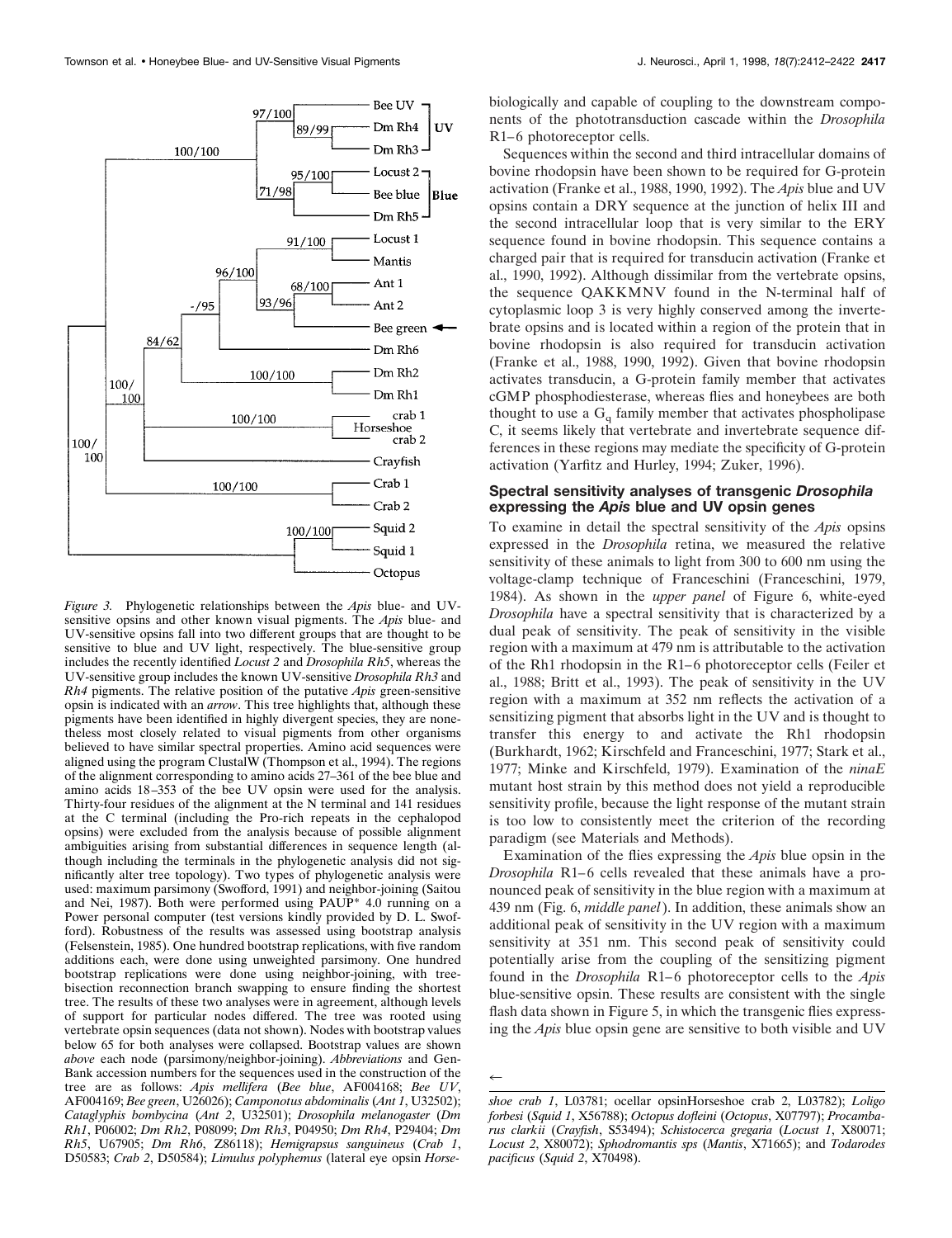

*Figure 4.* Amino acid sequence alignment between the *Apis* blue- and UV-sensitive opsins and other related pigments. The sequences are grouped as indicated in Figure 3. The pigments thought to be blue-sensitive include *Drosophila Rh5* and *Locust 2*, whereas the UV-sensitive opsins include *Drosophila Rh3* and *Rh4*. The putative *Apis* green opsin is indicated on the *lower line* for comparison. Consensus amino acids are *blackened*. The potential transmembrane segments are indicated with *brackets over* the *sequences*. Highly conserved amino acids are indicated with an *asterisk* and are discussed in the Results. These include the Lys in TM 7 and a pair of Cys at the beginning of TM 3 and between TM 4 and TM 5. The residue corresponding to the vertebrate counterion (Tyr in the blue and green pigments vs Phe in the UV pigments) in TM 3 is also indicated.

light in much the same way as white-eyed control flies that express the Rh1 opsin. The *lower panel* of Figure 6 shows the spectral sensitivity profile of transgenic flies expressing the *Apis* UV opsin. These animals show a very dramatic single peak of spectral sensitivity in the UV region with a maximum sensitivity at 353 nm. In the absence of any appreciable sensitivity in any other

region of the spectrum, these results seem to indicate that this gene encodes the UV-sensitive pigment of the honeybee. However, because the sensitivity peak is in the same region of the spectrum as the sensitivity attributable to the sensitizing pigment, it is possible that some component of this peak may be caused by the coupling of the opsin to the sensitizing pigment, in a manner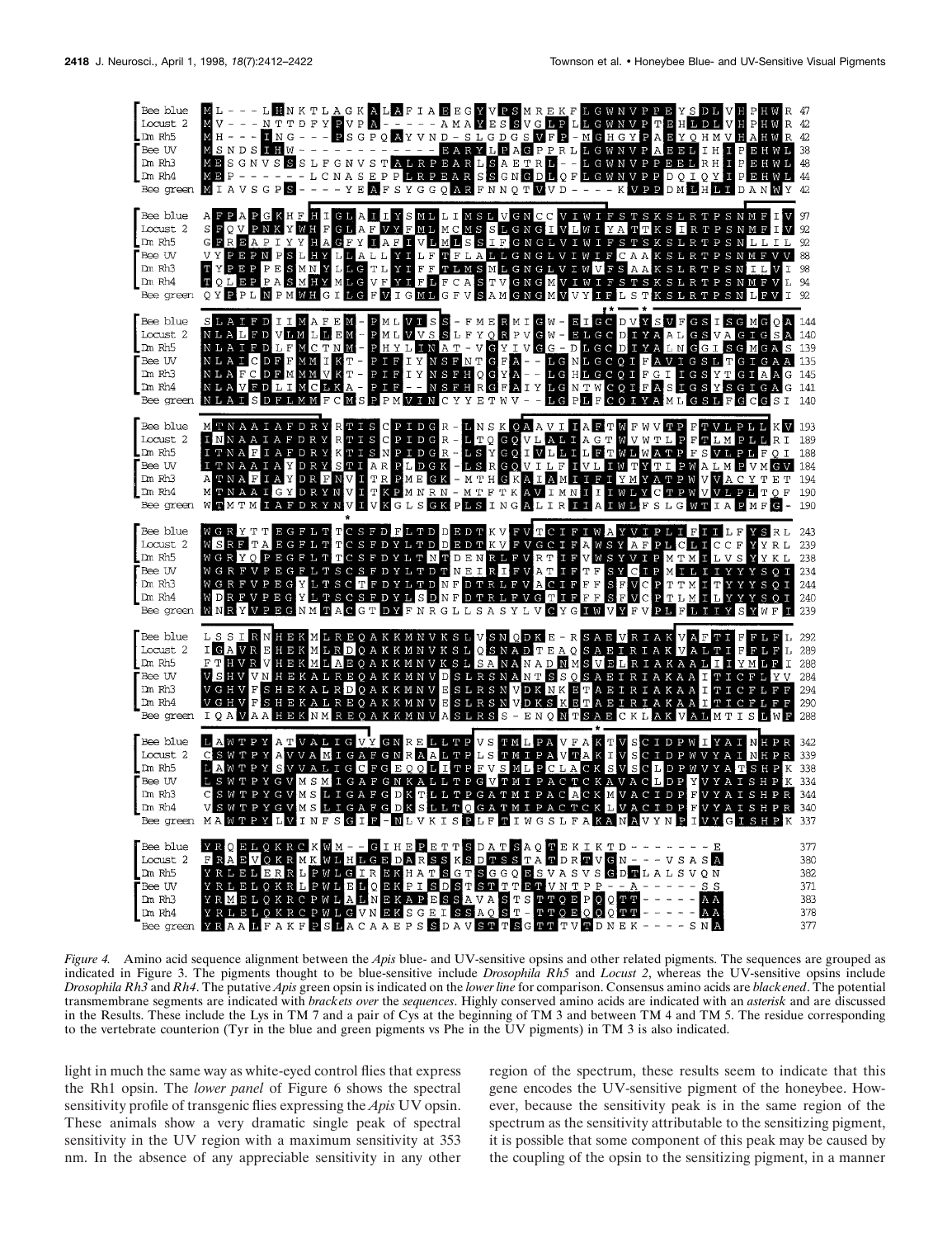

*Figure 5.* Electroretinogram recordings of transgenic flies expressing the *Apis* blue- and UV-sensitive opsins. Each *column* shows the light response to a 1 sec flash at different wavelengths of light, 350 nm (*left*), 430 nm (*middle*), and 470 nm (*right*). Each *row* shows the ERG recording from a different genetic background. *w*<sup>1118</sup> flies (*top*) respond to light at all three wavelengths with a robust depolarization and on and off transients (see Results). *w*1118*; ninaE*<sup>17</sup> flies (*second* from the *top*), which lack the *ninaE* (Rh1) opsin of the R1–6 photoreceptor cells, lack the on and off transients and have a severely reduced receptor potential at all three wavelengths. Transgenic flies expressing the *Apis* blue opsin (*third* from the *top*; *w*1118*; ninaE*<sup>17</sup> *P[Rh1* + *Bee Blue]*) show a robust response to light at all wavelengths, with a complete recovery of the depolarization and transients. Transgenic flies expressing the *Apis* UV opsin (*fourth* from *top*;  $w^{1118}$ *; ninaE*<sup>17</sup> *P[Rh1* + *Bee UV]*) show a normal depolarization and transients in response to UV stimulation. The amplitudes of the ERG response are not comparable between different strains because of differences in expression levels of the transgenes, nor are they comparable at different wavelengths because of differences in stimulus intensity. For most recordings, light intensity was attenuated 3 OD, resulting in intensities of  $\sim$ 0.22, 1.3, and 2.7  $\mu$ W/cm<sup>2</sup> at 350, 430, and 470 nm, respectively. With the exception of the response from *w* flies (which was recorded at 3 OD as indicated above), all of the responses at 350 nm were recorded with a light intensity attenuated 1 OD, corresponding to a light intensity of 21  $\mu$ W/cm<sup>2</sup>.

similar to that observed for *Drosophila* Rh1 and the honeybee Blue opsins. Future analysis of these transgenic animals by microspectrophotometry could potentially resolve this issue by examining the absorption of the pigment directly.

#### **DISCUSSION**

In this paper, we have described the isolation and characterization of two novel opsin genes from the honeybee *Apis mellifera*. We have shown that the genes encode functional opsins that are closely related to the visual pigments of *Drosophila* and other invertebrates. Both genes fall into structurally related groups of visual pigments that we and others have shown encode either blue- or UV-sensitive opsins. We have also shown that the *Apis* blue- and UV-sensitive opsins are biologically active when expressed in the R1–6 photoreceptor cells of blind *ninaE* flies and are capable of restoring the light response of these mutant animals. Detailed physiological analysis has revealed that flies expressing the *Apis* Blue or UV opsins are indeed most sensitive to light at 439 and 353 nm, respectively.

The analysis of color vision in insects has had a long and rich history (Frisch, 1967; Seeley, 1985). Detailed morphological stud-



*Figure 6.* Spectral sensitivity recordings of flies expressing the *Apis* blueand UV-sensitive opsins. *Top*, The spectral sensitivity profile of a whiteeyed fly ( $w^{1118}$ ) that expresses *Drosophila Rh1* in the R1–6 photoreceptor cells. These animals display a dual peak of sensitivity. The peak in the UV is attributable to the effect of a sensitizing pigment that absorbs in the UV and transfers the energy of the photon to the Rh1 rhodopsin to activate it. There is also a prominent peak of sensitivity in the blue region with a maximum at 479 nm. *Middle*, The spectral sensitivity profile of flies expressing the *Apis* blue-sensitive opsin in a genetic background in which the endogenous opsin expressed in the R1–6 photoreceptor cells has been deleted  $(w^{1118}, \text{nina}E^{17} P[Rh1 + \text{Bee Blue}])$ . Much like the white-eyed control animals, flies expressing the *Apis* blue-sensitive opsin have a dual peak of sensitivity, which we believe results from the coupling of the *Apis* blue opsin to the UV-sensitizing pigment in a manner similar to that of Rh1. The principal peak of sensitivity is in the blue region with a maximum at 439 nm. *Lower*, The spectral sensitivity profile of flies expressing the *Apis* UV-sensitive opsin (*w*1118*; ninaE*<sup>17</sup> *P[Rh1* 1 *Bee UV]*). These flies have a single peak of sensitivity in the UV region with a maximum at 353 nm. The spectral sensitivity of the *ninaE* host strain is not detectable by these methods, because the response levels (as shown in Fig. 5) are not large enough to meet the criterion of the recording paradigm. These results are in excellent agreement with published intracellular recordings of the *Apis* blue- and UV-sensitive photoreceptors (Menzel et al., 1986) and provide conclusive evidence that the cloned genes encode biologically active visual pigments having the indicated spectral properties.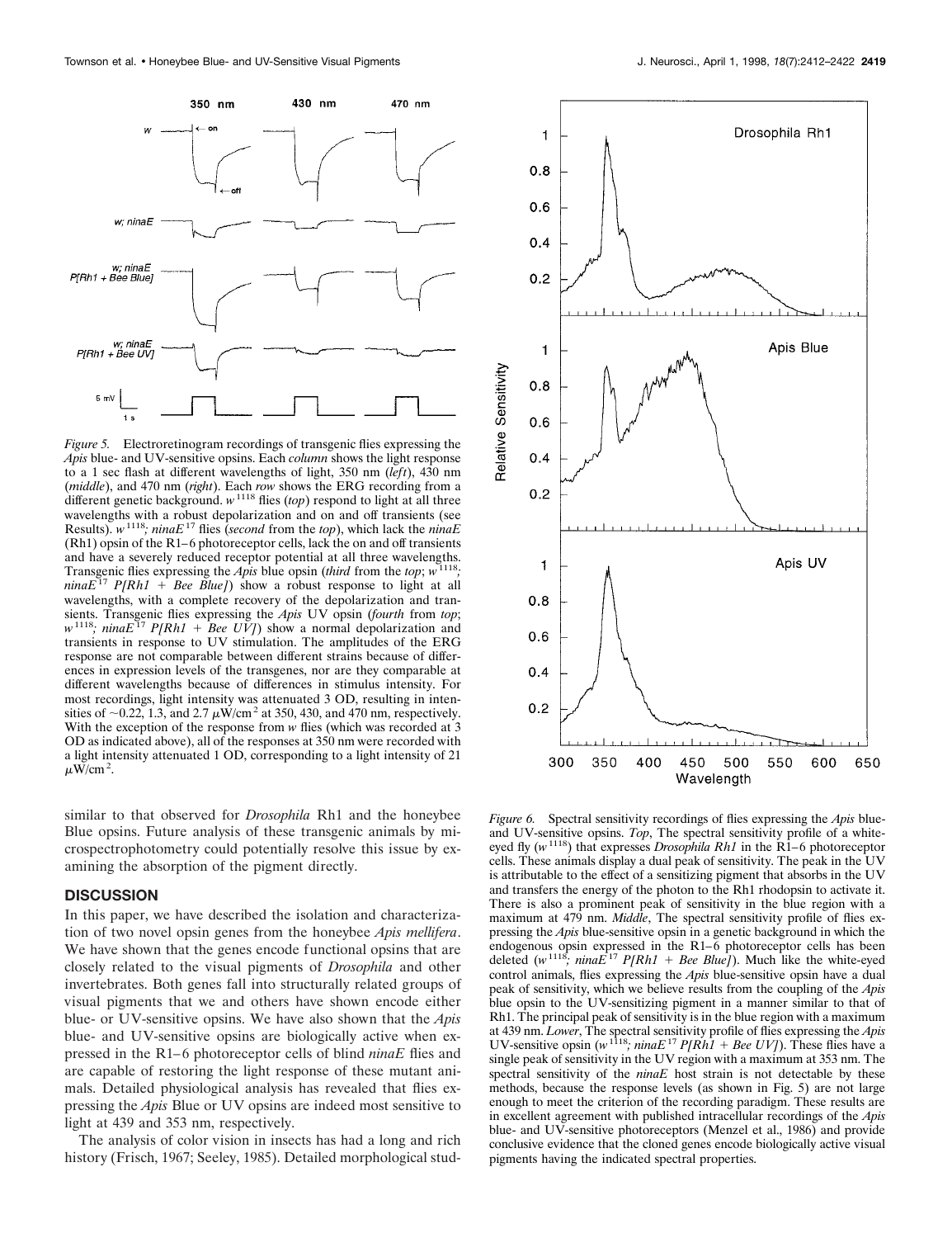ies of the insect retina have been performed in many different species, which have been complemented by comparative physiological analyses (Menzel, 1979; White, 1985; Menzel et al., 1986; Peitsch et al., 1992). Because honeybees have been shown to use color vision in behavioral assays, the visual system of this organism has been studied extensively and serves as a useful model system (Frisch, 1967; Seeley, 1985). Work on this organism in many ways complements the elegant molecular and genetic studies that have been performed in *Drosophila* (Zuker, 1996).

As mentioned in the introductory remarks, the compound eye of the honeybee worker is composed of  $\sim$ 5000–6000 ommatidia, each of which contains nine photoreceptor cells (Skrzipek and Skrzipek, 1974; Waterman, 1981). Over much of the eye, it is generally agreed that the R1, R5, and R9 photoreceptor cells are maximally sensitive to ultraviolet light (near 350 nm). The R3 and R7 cells seem to be sensitive to green light (near 540 nm), whereas the sensitivities of the R2, R6, R4, and R8 cells have not been identified unequivocally; they may be blue- and greensensitive cells (some blue and some green) or only blue- or only green-sensitive cells depending on their location within the eye (Gribakin, 1969, 1972; Menzel and Blakers, 1976; Waterman, 1981). The rhabdomeres, the light-sensitive organelles, of the nine photoreceptor cells are fused together. The photoreceptors within an ommatidium twist around each other in either a clockwise or counterclockwise direction (Wehner et al., 1975; Meyer, 1984). As mentioned above, there may be some regional specialization within the eye, but only the polarization-sensitive photoreceptors along the dorsal region of the eye have been identified conclusively (Labhart, 1980). In addition, the bee eye is highly sexually dimorphic. The eye of *Apis* drones (male) are approximately twice as large (10,000 ommatidia) and have further organizational differences (Perrelet, 1970; Bertrand et al., 1979; Muri and Jones, 1983; Menzel et al., 1991). In future studies, the expression patterns of the three known *Apis* opsin genes can be examined to determine their spatial organization and variability. Such analyses may provide some insight into the basis for complex visually directed behavior patterns in this and other species (e.g., Bernard and Remington, 1991).

An additional motivation for undertaking the experiments described in this paper was to enlarge our knowledge of both the number and diversity of visual pigments that have been characterized functionally as well as at the molecular level. The lack of a suitable expression system for the characterization of invertebrate opsin genes has dramatically diminished the impact of the available sequence data. Beyond the novelty of making a "fly see like a bee," our intention was to determine the spectral sensitivity of the new opsins by rigorous physiological methods to improve our understanding of the relationship between opsin structure and the regulation of spectral sensitivity. Indeed, the honeybee blue opsin that we describe here was recently isolated independently by another group who described it as a UV-sensitive pigment based on sequence similarity with the *Drosophila* Rh3 and Rh4 UV-sensitive opsins (Bellingham et al., 1997). This paper demonstrates the feasibility of characterizing the spectral sensitivity of invertebrate opsins *in vivo*, after their expression in *Drosophila*, and highlights the importance of directly measuring the spectral properties of novel pigments rather than inferring them from sequence similarity alone.

Our observation that the *Apis* visual pigments are completely functional and biologically active within the fly retina is somewhat surprising, given that the orders Diptera and Hymenoptera are thought to have diverged between 200 and 300 million years ago (Carpenter, 1992). Nonetheless, by virtue of their physiological activity in fly photoreceptor cells, there must be sufficient primary sequence and structural conservation that these pigments are properly translated and processed and retain the sites necessary for their interaction with the fly G-protein  $(G_{\alpha\alpha})$  (Zuker, 1996). In addition, because the kinetics of the ERG waveform seem normal in the flies expressing the *Apis* opsin genes, it seems likely that the molecules involved in the inactivation of the light response in *Drosophila* photoreceptor cells, such as arrestin, are also able to interact with the *Apis* visual pigments.

Although these studies have clearly demonstrated the similarities between the *Apis* and *Drosophila* visual systems, one distinct difference is the chromophore used in each species. Honeybees use 11-*cis*-retinal as a chromophore, whereas 3-hydroxy-11-*cis*retinal is the chromophore in *Drosophila* (Tanimura et al., 1986; Smith and Goldsmith, 1990). Presumably, 3-hydroxy-11-*cis*-retinal is incorporated into and functional within the bee opsins. There have been limited studies examining the effect of hydroxyl substitution on the chromophore ring; however, when bovine opsin was reconstituted with 3-hydroxy-retinal, a blue shift of 12 nm (from 500 to 488 nm) was noted by comparison with the native pigment (Gärtner et al., 1991). Thus it seems likely that expression of the bee opsin genes in *Drosophila* yields a visual pigment that has spectral properties similar to the native *Apis* pigments.

Two major questions regarding the spectral tuning of visual pigments concern (1) the basis of the bathochromic or "red" shift that occurs after the binding of the chromophore to the opsin apoprotein and (2) the molecular basis for wavelength modulation. For the vertebrate pigments, the first question has primarily been answered by the identification of the counterion as Glu 113 in bovine rhodopsin (Sakmar et al., 1989; Zhukovsky and Oprian, 1989; Nathans, 1990b). As discussed in the Results, the presence of a Tyr or Phe at this position in the visible- or UV-sensitive invertebrate pigments, respectively, suggests that a similar mechanism may be the basis for UV sensitivity. The functional characterization of a third cloned UV-sensitive pigment (the bee UV) serves to strengthen this argument. Regarding the issue of wavelength modulation of the visible-sensitive pigments, studies of the vertebrate visual pigments have also provided a framework for understanding and approaching this problem. The human red and green cone opsins are extremely closely related at a structural level and differ by only 15 amino acids but differ in maximal sensitivity by 35 nm. Interestingly, both genetic and site-directed mutagenesis experiments have shown that as many as seven amino acids are required to account for the full difference of spectral properties between these pigments (Neitz et al., 1991; Chan et al., 1992; Merbs and Nathans, 1992b; Asenjo et al., 1994). Although some amino acids seem to be individually responsible for a large part of the spectral difference, others seem to play a more minor role. In addition, other sites have been identified that are thought to be responsible for differences between the red/ green-sensitive and blue-sensitive pigments and rhodopsin (Wang et al., 1993; Sun et al., 1997). By contrast, analysis of more divergent invertebrate visual pigments, such as the Rh1 and Rh2 opsins of *Drosophila*, which differ at 117 amino acid positions and have over a 60 nm difference in spectral sensitivity, has yielded more complex results that suggest that some aspects of visual pigment sensitivity are regulated by multiple regions of the opsin protein that may interact together (Britt et al., 1993).

The cloning, ectopic expression, and characterization of the honeybee visual pigments contribute significantly to our understanding of the visual pigments of invertebrates. Flies and bees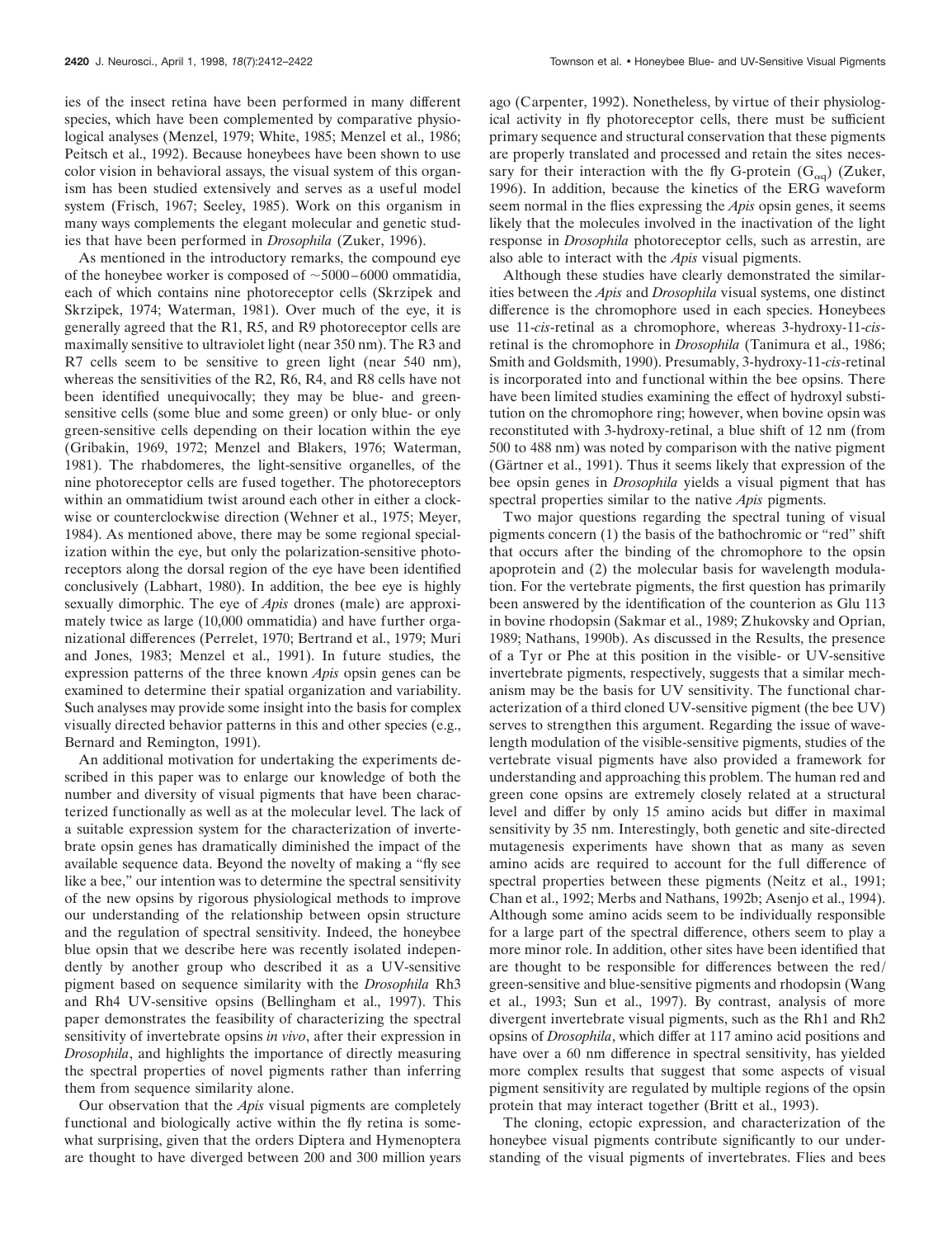use a group of visual pigments having spectral sensitivities clustered near the UV, blue, and green regions of the spectrum. Comparative analysis of opsin sequences can be used to identify residues associated with spectral sensitivity shifts (Chang et al., 1995). These amino acid substitutions can now be tested for their ability to modulate the spectral properties of invertebrate visual pigments, after *in vivo* expression. Because the selection of food sources and mating partners and the defense of territory are dependent on color vision in most species (e.g., Bernard and Remington, 1991; Chittka et al., 1994), this work provides a means to examine the functional and adaptive significance of visual pigments in invertebrates in the context of evolutionary history.

## **REFERENCES**

- Asenjo AB, Rim J, Oprian DD (1994) Molecular determinants of human red/green color discrimination. Neuron 12:1131–1138.
- Baldwin JM (1993) The probable arrangement of the helices in G protein-coupled receptors. EMBO J 12:1693–1703.
- Bellingham J, Wilkie SE, Morris AG, Bowmaker JK, Hunt DM (1997) Characterisation of the ultraviolet-sensitive opsin gene in the honey bee, *Apis mellifera*. Eur J Biochem 243:775–781.
- Bentrop J, Schwab K, Pak WL, Paulsen R (1997) Site-directed mutagenesis of highly conserved amino acids in the first cytoplasmic loop of *Drosophila* Rh1 opsin blocks rhodopsin synthesis in the nascent state. EMBO J 16:1600–1609.
- Bernard GD, Remington CL (1991) Color vision in Lycaena butterflies: spectral tuning of receptor arrays in relation to behavioral ecology. Proc Natl Acad Sci USA 88:2783–2787.
- Bertrand D, Fuortes G, Muri R (1979) Pigment transformation and electrical responses in retinula cells of drone, *Apis mellifera* male. J Physiol (Lond) 296:431–441.
- Bownds D (1967) Site of attachment of retinal in rhodopsin. Nature 216:1178–1181.
- Britt SG, Feiler R, Kirschfeld K, Zuker CS (1993) Spectral tuning of rhodopsin and metarhodopsin in vivo. Neuron 11:29–39.
- Burkhardt D (1962) Spectral sensitivity and other response characteristics of single visual cells in the arthropod eye. Symp Soc Exp Biol 16:86–109.
- Carpenter FM (1992) Treatise on invertebrate paleontology, Pt R, Arthropoda 4, Vol 4, Superclass hexapoda. Boulder, CO: The Geological Society of America and The University of Kansas.
- Chan T, Lee M, Sakmar TP (1992) Introduction of hydroxyl-bearing amino acids causes bathochromic spectral shifts in rhodopsin. Amino acid substitutions responsible for red–green color pigment spectral tuning. J Biol Chem 267:9478–9480.
- Chang BS, Crandall KA, Carulli JP, Hartl DL (1995) Opsin phylogeny and evolution: a model for blue shifts in wavelength regulation. Mol Phylogenet Evol 4:31–43.
- Chang BS, Ayers D, Smith WC, Pierce NE (1996) Cloning of the gene encoding honeybee long-wavelength rhodopsin: a new class of insect visual pigments. Gene 173:215–219.
- Chittka L, Shmida A, Troje N, Menzel R (1994) Ultraviolet as a component of flower reflections, and the colour perception of Hymenoptera. Vision Res 34:1489–1508.
- Chou WH, Hall KJ, Wilson DB, Wideman CL, Townson SM, Chadwell LV, Britt SG (1996) Identification of a novel *Drosophila* opsin reveals specific patterning of the R7 and R8 photoreceptor cells. Neuron 17:1101–1115.
- Church GM, Gilbert W (1984) Genomic sequencing. Proc Natl Acad Sci USA 81:1991–1995.
- Colley NJ, Baker EK, Stamnes MA, Zuker CS (1991) The cyclophilin homolog ninaA is required in the secretory pathway. Cell 67:255–263.
- Corripio AB (1990) Tuning of industrial control systems. Research Triangle Park, NC: Instrument Society of America.
- Crozier RH, Crozier YC, Mackinlay AG (1989) The CO-I and CO-II region of honeybee mitochondrial DNA: evidence for variation in insect mitochondrial evolutionary rates. Mol Biol Evol 6:399–411.
- Feiler R, Harris WA, Kirschfeld K, Wehrhahn C, Zuker CS (1988) Targeted misexpression of a *Drosophila* opsin gene leads to altered visual function. Nature 333:737–741.

Feiler R, Bjornson R, Kirschfeld K, Mismer D, Rubin GM, Smith DP,

Socolich M, Zuker CS (1992) Ectopic expression of ultravioletrhodopsins in the blue photoreceptor cells of *Drosophila*: visual physiology and photochemistry of transgenic animals. J Neurosci 12:3862–3868.

- Felsenstein J (1985) Confidence limits on phylogenies: an approach using the bootstrap. Evolution 39:783–791.
- FlyBase (1997) FlyBase–The *Drosophila* database. Available from http:// flybase.bio.indiana.edu/. Nucleic Acids Res 25:63–66.
- Franceschini N (1979) Voltage clamp by light. Invest Opthalmol [Suppl 5].
- Franceschini N (1984) Chromatic organization and sexual dimorphism of the fly retinal mosaic. In: Photoreceptors (Borsellino A, Cervetto L, eds), pp 319–350. New York: Plenum.
- Franke RR, Sakmar TP, Oprian DD, Khorana HG (1988) A single amino acid substitution in rhodopsin (lysine 248–leucine) prevents activation of transducin. J Biol Chem 263:2119–2122.
- Franke RR, Konig B, Sakmar TP, Khorana HG, Hofmann KP (1990) Rhodopsin mutants that bind but fail to activate transducin. Science 250:123–125.
- Franke RR, Sakmar TP, Graham RM, Khorana HG (1992) Structure and function in rhodopsin. Studies of the interaction between the rhodopsin cytoplasmic domain and transducin. J Biol Chem 267:14767–14774.
- Frisch Kv (1967) The dance language and orientation of bees. Cambridge, MA: Harvard University.
- Fryxell KJ, Meyerowitz EM (1987) An opsin gene that is expressed only in the R7 photoreceptor cell of *Drosophila*. EMBO J 6:443–451.
- Gärtner W, Ullrich D, Vogt K (1991) Quantum yield of CHAPSOsolubilized rhodopsin and 3-hydroxy retinal containing bovine opsin. Photochem Photobiol 54:1047–1055.
- Gribakin FG (1969) Cellular basis of colour vision in the honey bee. Nature 223:639–641.
- Gribakin FG (1972) The distribution of the long wave photoreceptors in the compound eye of the honey bee as revealed by selective osmic staining. Vision Res 12:1225–1230.
- Hardie RC (1985) Functional organization of the fly retina. In: Progress in sensory physiology (Autrum H, Ottoson D, Perl ER, Schmidt RF, Shimazu H, Willis WD, eds), pp 1–79. Berlin: Springer.
- Hardie RC, Kirschfeld K (1983) Ultraviolet sensitivity of fly photoreceptors R7 and R8: evidence for a sensitising function. Biophys Struct Mech 9:171–180.
- Heisenberg M (1971) Separation of receptor and lamina potentials in the electroretinogram of normal and mutant *Drosophila*. J Exp Biol 55:85–100.
- Heisenberg M, Wolf R (1984) Vision in *Drosophila*. New York: Springer.
- Higgins DG, Sharp PM (1989) Fast and sensitive multiple sequence alignments on a microcomputer. Comput Appl Biosci 5:151–153.
- Huber A, Smith DP, Zuker CS, Paulsen R (1990) Opsin of *Calliphora* peripheral photoreceptors R1–6. Homology with *Drosophila* Rh1 and posttranslational processing. J Biol Chem 265:17906–17910.
- Huber A, Schulz S, Bentrop J, Groell C, Wolfrum U, Paulsen R (1997) Molecular cloning of *Drosophila* Rh6 rhodopsin: the visual pigment of a subset of R8 photoreceptor cells. FEBS Lett 406:6–10.
- Imai H, Kojima D, Oura T, Tachibanaki S, Terakita A, Shichida Y (1997) Single amino acid residue as a functional determinant of rod and cone visual pigments. Proc Natl Acad Sci USA 94:2322–2326.
- Jacobs GH (1981) Comparative color vision (Carterette EC, Friedman MP, eds). New York: Academic.
- Johnson EC, Pak WL (1986) Electrophysiological study of *Drosophila* rhodopsin mutants. J Gen Physiol 88:651–673.
- Karess R, Rubin G (1984) Analysis of P transposable element functions in *Drosophila*. Cell 38:135–146.
- Karnik SS, Khorana HG (1990) Assembly of functional rhodopsin requires a disulfide bond between cysteine residues 110 and 187. J Biol Chem 265:17520–17524.
- Karnik SS, Sakmar TP, Chen HB, Khorana HG (1988) Cysteine residues 110 and 187 are essential for the formation of correct structure in bovine rhodopsin. Proc Natl Acad Sci USA 85:8459–8463.
- Kirschfeld K, Franceschini N (1977) Evidence for a sensitising pigment in fly photoreceptors. Nature 269:386–390.
- Kirschfeld K, Feiler R, Vogt K (1988) Evidence for a sensitizing pigment in the ocellar photoreceptors of the fly (*Musca*, *Calliphora*). J Comp Physiol [A] 163:421–423.
- Kozak M (1991) Structural features in eukaryotic mRNAs that modulate the initiation of translation. J Biol Chem 266:19867–19870.